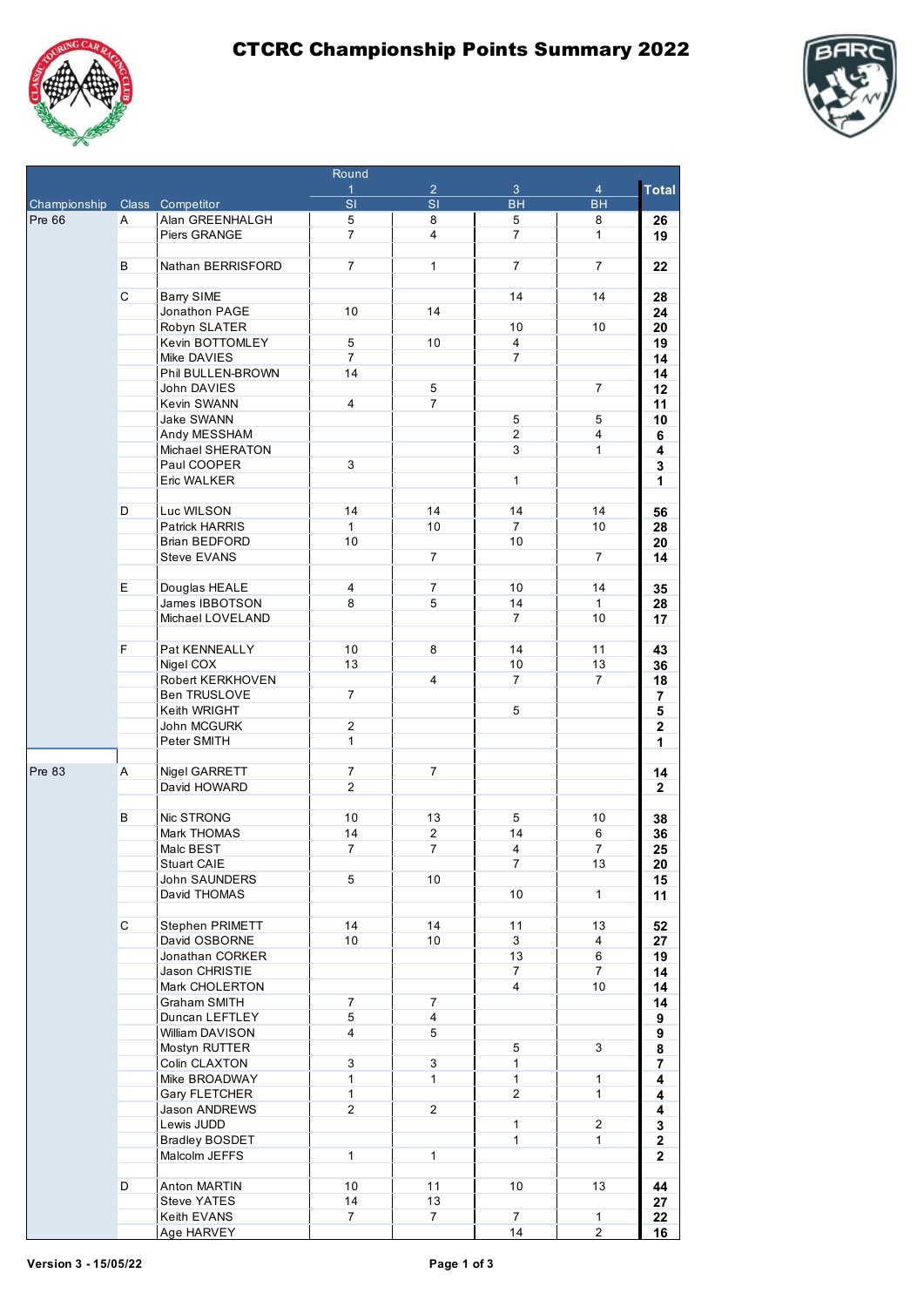





| Round                         |              |                                        |                              |                |                 |                |              |
|-------------------------------|--------------|----------------------------------------|------------------------------|----------------|-----------------|----------------|--------------|
|                               |              |                                        | $\mathbf{1}$                 | $\overline{2}$ | $\mathbf{3}$    | $\overline{4}$ | <b>Total</b> |
| Championship Class Competitor |              |                                        | $\overline{\mathsf{SI}}$     | $\overline{s}$ | <b>BH</b>       | <b>BH</b>      |              |
|                               |              |                                        |                              |                |                 |                |              |
| <b>Pre 93</b>                 | B            | Andy CRIPPS<br>Michael DUGDALE         | 14<br>10                     | 13<br>11       | 14<br>10        | 11<br>13       | 52<br>44     |
|                               |              | <b>Robert CRISELL</b>                  | $\mathbf{1}$                 | 5              | 5               | 5              | 16           |
|                               |              | lan BOWER                              | $\overline{7}$               | $\overline{7}$ |                 |                | 14           |
|                               |              | Graham MYERS                           | 5                            | $\mathbf{1}$   | 4               | 4              | 14           |
|                               |              | Kevin WILLIS                           |                              |                | $\overline{7}$  | $\overline{7}$ | 14           |
|                               |              |                                        |                              |                |                 |                |              |
|                               | C            | lan KNIGHT                             | 8                            | 8              |                 |                | 16           |
|                               |              | Sam GOODWIN-LAIDLER                    |                              |                | $\overline{2}$  | 7              | 9            |
|                               |              | Jamie STURGES                          | $\overline{4}$               | $\overline{4}$ |                 |                | 8            |
|                               |              | Alan BRECK                             |                              |                | $\mathbf{1}$    |                | 1            |
|                               | D            |                                        | $\overline{7}$               | 8              | 14              | 14             |              |
|                               |              | Andrew SHERATON<br><b>Byron ALDOUS</b> | 14                           |                | $\overline{7}$  | 10             | 43<br>31     |
|                               |              | Andy GAY                               | 10 <sup>1</sup>              |                | 10              | $\overline{7}$ | 27           |
|                               |              | Steve WALDEN                           |                              | 4              |                 |                | 4            |
|                               |              |                                        |                              |                |                 |                |              |
|                               | E            | Jake MARGALIES                         |                              |                | $\overline{7}$  | $\overline{7}$ | 14           |
|                               |              |                                        |                              |                |                 |                |              |
| <b>Pre 03</b>                 | C            | John HILLYER                           | $\overline{7}$               | 10             | 14              | 14             | 45           |
|                               |              | Cavan GRAINGER                         | 10                           | 14             | 10              | 10             | 44           |
|                               |              | Chris SOUTHCOTT                        | 14                           |                |                 |                | 14           |
|                               |              | <b>Steve BARBER</b>                    | 5                            | $\overline{7}$ | $\mathbf{1}$    |                | 13           |
|                               |              | Simon MANN                             | 3                            | 5              |                 |                | 8            |
|                               |              | Alan HERSEY                            |                              |                | $\overline{7}$  | $\mathbf{1}$   | 8            |
|                               |              | <b>Anton MARTIN</b>                    | 4                            |                |                 |                | 4            |
|                               | D            | Don HUGHES                             | 10                           | 10             | 13              | 13             | 46           |
|                               |              | Gary PREBBLE                           | 14                           | 14             | 6               | 5              | 39           |
|                               |              | Ross CRAIG                             | $\overline{7}$               | $\overline{7}$ | 10              | 10             | 34           |
|                               |              | James ALFORD                           | 5                            | 5              | $\overline{7}$  | $\overline{7}$ | 24           |
|                               |              | Neil ASHCROFT                          | $\overline{4}$               | 4              | $\overline{2}$  | $\mathbf{1}$   | 11           |
|                               |              | Andy ABRAMS                            | 3                            |                | 3               | 5              | 11           |
|                               |              | Luke BENNETT                           |                              |                | $\overline{4}$  | 3              | 7            |
|                               |              |                                        |                              |                |                 |                |              |
| <b>BOSS</b>                   | Α            | Alan BRECK                             |                              |                | $\mathbf{1}$    | $\overline{7}$ | 8            |
|                               |              |                                        |                              |                |                 |                |              |
|                               | B            | Tom ABBOTT                             | $\overline{7}$               | 1              |                 |                | 8            |
|                               |              | Peter MOFFAT                           |                              |                | $\mathbf{1}$    |                | 1            |
|                               | C            |                                        |                              |                |                 |                |              |
|                               |              | Sam DAFFIN                             |                              |                | 8               | 8              | 16           |
|                               |              | Clifford PELLIN                        |                              |                | 4               | 4              | 8            |
|                               | D            | James DUNKLEY                          | 10                           | 13             | 14              | 8              | 45           |
|                               |              | Robert TAYLOR                          | $\overline{7}$               | $\overline{7}$ | 10              | $\overline{4}$ | 28           |
|                               |              | Chris BROWN                            | 14                           | 11             | $\mathbf{1}$    |                | 26           |
|                               |              | Colin CLAXTON                          | 5                            | 5              |                 |                | 10           |
|                               |              | Michael RUDGE                          | $\overline{4}$               | $\overline{4}$ |                 |                | 8            |
|                               |              |                                        |                              |                |                 |                |              |
|                               | S            | Malcolm HARDING                        | 14                           | $\overline{7}$ | 14              | 14             | 49           |
|                               |              | Martin REYNOLDS                        | $\overline{7}$               | 13             | 10 <sub>1</sub> | $\overline{7}$ | 37           |
|                               |              | Mike MANNING                           | 10                           | 11             | $\mathbf{1}$    | 10             | 32           |
|                               |              | Craig OWEN<br>Joey BINKS               | $\mathbf{1}$<br>$\mathbf{1}$ | 5              | $\overline{7}$  | 5              | 18           |
|                               |              |                                        |                              |                |                 |                | 1            |
| Thunder                       | $\mathsf{A}$ | Andrew WILSON                          |                              | 14             | 14              | 14             | 42           |
|                               |              | Neil ARGRAVE                           | 11                           | 10             | $\mathbf{1}$    | $\mathbf{1}$   | 23           |
|                               |              | James JANICKI                          |                              |                | 10 <sup>1</sup> | 10             | 20           |
|                               |              | Andy ROBINSON                          | 13                           | $\overline{7}$ |                 |                | 20           |
|                               |              | Bryan BRANSOM                          | $\overline{7}$               | 5              |                 |                | 12           |
|                               |              | Tom LENTHALL                           | 5                            |                |                 |                | 5            |
|                               |              | James WALL                             |                              | $\overline{4}$ |                 |                | 4            |
|                               |              |                                        |                              |                |                 |                |              |
|                               | В            | lan CRAIG                              | $\overline{4}$               | $\overline{7}$ | 14              | $\overline{7}$ | 32           |
|                               |              | Jason DAVIES                           | 14                           | 14             |                 |                | 28           |
|                               |              | <b>Nick VAUGHAN</b>                    | $\mathbf{1}$                 | $\mathbf{1}$   | $10$            | 13             | 25           |